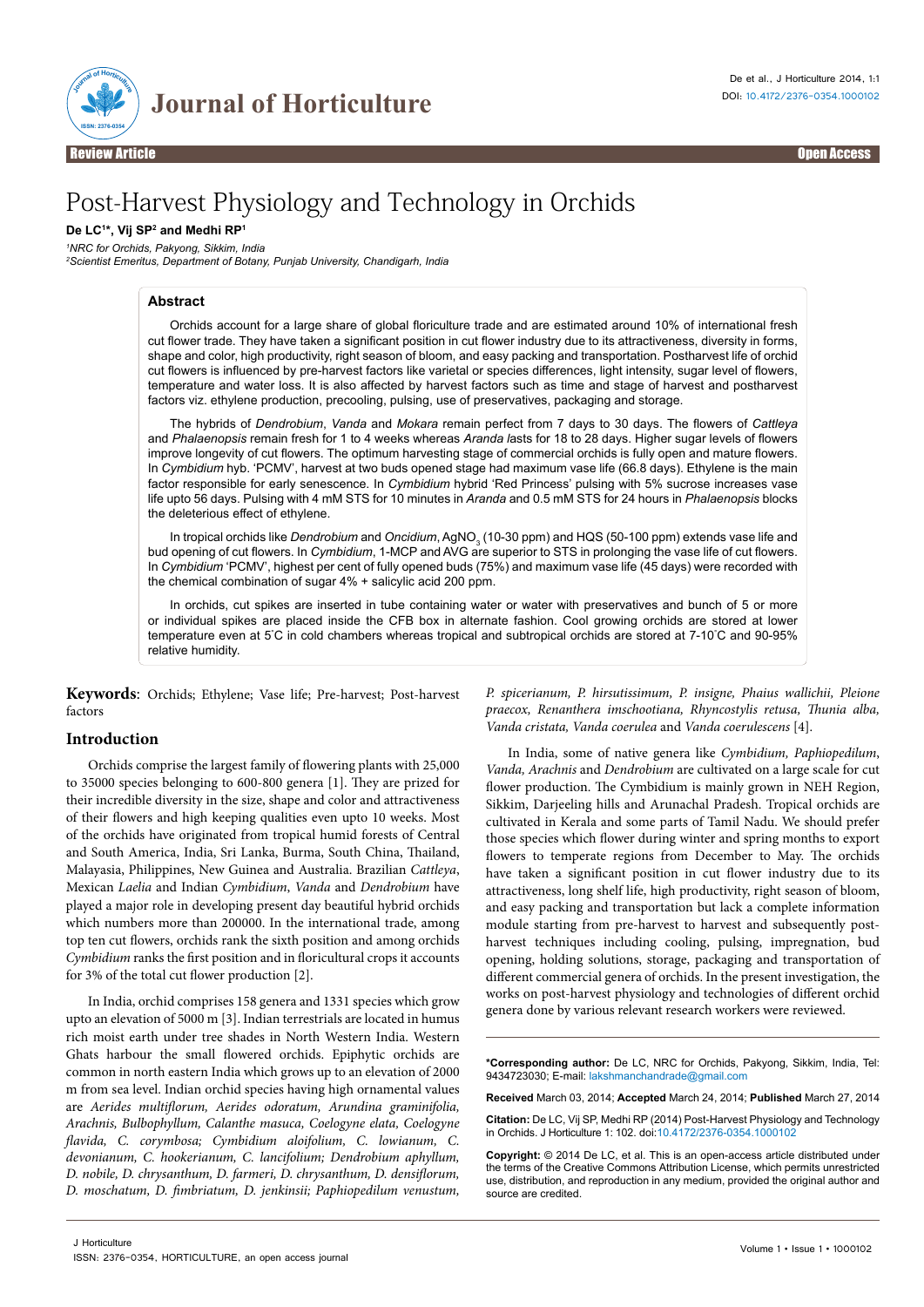**Citation:** De LC, Vij SP, Medhi RP (2014) Post-Harvest Physiology and Technology in Orchids. J Horticulture 1: 102. doi:10.4172/2376-0354.1000102

# **Hybrids and Varieties for Cut Flower**

Among the cut flower crops, *Cymbidium, Dendrobium, Phalaenopsis, Odontoglossum, Oncidium, Cattleya, Paphiopedilum, Vanda, Aeridovanda, Aranda, Mokara, Arachnis, Vascostylis, Renanthera, Rhyncicentrum, Rhyncovanda* etc. are important.

A good quality cut flower of an orchid should have the following characteristics [5]:

- Minimum eight standard blooms per stem
- Flowers must be cleaned, evenly colored and free from physiological disorders
- Stem must have flowers evenly arranged and around the stem.
- Two third of the stem should be covered with the flowers.
- Flowers must have a firm texture and a luminescent sheen
- Stems must be firm when held up
- The minimum base diameter of the stem should be of 10mm

Important varieties and hybrids under different genera of orchids for cut flower purposes are listed in Table 1 [6].

# **Physiology of cut flowers**

Vase life or longevity of a cut flower was determined on the basis of attributes like diameter and length of florets, opening of flowers, changes in fresh weight, diameter or length of stem or pedicel, senescence pattern, color of petals, total longevity and foliage burning. In general, cut flowers completed their life cycle in two distinct phases, (i) bud swelling to bud opening and (ii) maturation, senescence and wilting. Flower bud development to swelling involved growth or change in orientation of petals or subtending tissues and may also require abscission of protective structure [7]. When an inflorescence was cut from the plant, a number of physiological processes were affected which included the supply of water, depletion of stored substrates and production of ethylene. The most common symptom of flower senescence was wilting i.e. loss of turgor pressure of the cells due to failure of water uptake [8]. The failure of water uptake as a result of stem blockage might be due to air blockage, microbial growth or physiological plugging. Otherwise senescence was accompanied

| SI No.         | Genera              | <b>Hybrids/Varieties</b>                                                                                                                                                                                                                                                                                                                                                                                                                                                                                                                                                                  |
|----------------|---------------------|-------------------------------------------------------------------------------------------------------------------------------------------------------------------------------------------------------------------------------------------------------------------------------------------------------------------------------------------------------------------------------------------------------------------------------------------------------------------------------------------------------------------------------------------------------------------------------------------|
| $\mathbf{1}$   | Aeridovanda         | Doctor Poyck, Vieng Ping, 'Bensiri', 'Noreen', 'Early Bird', 'Shiv Sidhu', 'New Dawn', Harrison Luke Somsri Sunlight'                                                                                                                                                                                                                                                                                                                                                                                                                                                                     |
| $\overline{2}$ | Aranda              | 'City of Singapore', 'Hilda Galistan', 'Urmila Nandey', 'Christine', 'Thailand Sunspot', 'Millenium Dawn', 'Broga Giant',<br>'Salaya Red', 'Propine White', 'Propin Spot', 'Lueng Cholburi', 'Ishbel Manisaki', 'Baytown', 'Chao Praya Blue', Chao<br>Praya Dot Com', 'Chao Praya Beauty', ' Ethan Pride', 'Taksari Chandrabir'                                                                                                                                                                                                                                                           |
| 3              | Arachnis            | Ishabel, Maggie Oei                                                                                                                                                                                                                                                                                                                                                                                                                                                                                                                                                                       |
| 4.             | Ascocenda           | Apinantat Red Berry, Pralor Tuyen, Pak-Kred, Bangkok, Surin, Karnada, Crownfox, Sundancer, Laksi 'Red Ruby', Guo<br>Chia Long 'Spotty', Fuchs Angel frost, 'Carol Belk', 'Renuka Angle', 'Joyce Bevins', 'Adisak Blue', 'Renu Gold', 'Tipi Blue<br>Boy', 'Bobs Fortune', 'Rubychai', Shah Rukh Khan', Yang Sophia Firuz', 'Abdul Ghani Othman', 'Chunika', 'Fuch's Star'                                                                                                                                                                                                                  |
| 5.             | Cattleya and allied | Lovely Bangkok, Admiration, Bob Belts, General Patton, Joyce Hannington, Little angel, Margaret Stewart, Nillie<br>Roberts, Paerl Harbour, Primma Donna, Queen Sirkhit 'Diamond Crown', Secret Love, Ladda Belle 'Pink Pearl', Maikai,<br>Pastoral, Robert, Prism Palette 'Tricolour Magic', 'Ahmad Seikhi', 'Hsinging Catherine'                                                                                                                                                                                                                                                         |
| 6.             | Cymbidium           | Levis Duke Bella Vista, Madrid Forest King, Sparkle Late Green, Angelica December Gold, Sleeping Nymph, Pine Clash<br>Moon Venus, Soul Hunt, Dr. H. C. Aurora, Susan Highes, Tia Gaig Suther Land, Miss Sanders, Amesbury, Kenny Wine,<br>Red Star, Red Princess, Show Girl, Jungfrau 'Snow Queen', Jungfrau 'Dos Pueblos', Lilian Stewart 'Coronation', Lilian<br>Stewart 'Party Dress', Orkney 'Pink Heather', Ensikhan 'Alpha Orient', 'Fire Storm Ruby'                                                                                                                               |
| 7.             | Dendrobium          | Emma White, Thongchai Gold, July, Erika, Sonia-17, Sonia-28, Kasem White, Madam Pompadour, Bangkok Blue, Ann,<br>Gold Twist, Candy Stripe Pink, Genting Blue, Bengal Beauty, Sakura Pink, Candy Stripe, Burana Charming, Blue Fairy,<br>Channel, Nette White, 'Dang Saard'                                                                                                                                                                                                                                                                                                                |
| 8.             | Mokara              | Walter Oumae 'Seksan', Thailand, Sayan, Walter Oumae 'Royal Sapphire', Susan 'Orange', Walter Oumae 'Calypso',<br>Eng Ling, Madame Panne, Mak Chin On, Bangok Gold, Bibi, Chao Praya Gold, Chark Kuan Orange, Chark Kuan Pink,<br>Chark Kuan Rose, Chark Kuan Super, Dinah Shore, Kelvin Red, Kelvin Orange, Luenberger Gold, Margaret Thatcher,<br>Pink Star, Sayan, Sayang Pink, Walter Oumae, WTO, Jiti, Happy Beauty, Salaya Gold                                                                                                                                                     |
| 9.             | Odontoglossum       | Carroll, Ismene, Palnina, 'Italian Job', 'Joyce Stewart', 'Pepe Gerald', 'Purple Rain', 'Katherine Jenkins', 'Roy Wittwer',<br>'Laguna Blanca', 'Precocious', 'Snow Fall', 'Pesky', 'Queen of Mars', 'Stam Point', 'Holiday Yellow', 'Ronald Norman',<br>'Bridget Ring Lawless', 'John Hanry Hanson', 'Point Pesky'                                                                                                                                                                                                                                                                       |
| 10.            | Oncidium            | Aloha Iwanga Dogasima, Goldiana, Gower Ramsey, Golden Shower, Sum Lai Who Jungle Queen, Taka H & R, Sharry<br>Baby Sweet Fragrance AM/AOS, Golden Glow, Popki Red, Irine Gleason Red, Vision Brownish Red, Catherine Wilson x<br>New Calidonia Brownish Red, Robson Orchid Glad                                                                                                                                                                                                                                                                                                           |
| 11.            | Paphiopedilum       | Niveum, Concolor, P. rothschildianum (3 to 5 flowers), P. sanderianum (3 to 5 flowers), Prince Edward of York, Michel<br>Koopwitz, Saint Swithin, Mount Toro, Sorcerer's Apprentice, Grande, Don Wimber, Elizabeth March, Hanne Popow,<br>Jason Fischer, Living Fire                                                                                                                                                                                                                                                                                                                      |
| 12.            | Phalaenopsis        | Taisuco Crane, Taisuco Kochdian, Cygnus, Yukimai, Sogo Musadian, White Dream, Florida Snow, Nobby's Pink Lady,<br>Minho Valentine, Minho King Beauty, New Cinderella, Taisuco Firebird, Sogo Smith, Carol Campbell, Emil Giles, Brother<br>Lawrence, Taipei Gold, Golden Bells, Sogo Managers, Brother Passat, Be Glad, Cassandra, Vilind, Carmelas Pixie,<br>Zuma's Pixie, Timothy Christopher, Be Tris, Quevedo, Strawberry                                                                                                                                                             |
| 13.            | Renanthera          | Brookie Chandler, Manila T-Orchids, Kilauea, Mok Yark-Seng, Poipu, Tom Thumb, 'Red Leopard', 'Scarlet Belle',<br>'Chanachae', 'Serdang', 'Brady Crocker', '20 <sup>th</sup> WOC Singapore-2011', 'Bart Motes'                                                                                                                                                                                                                                                                                                                                                                             |
| 14.            | Rhynchovanda        | 'Wilton Hill', 'Jammie Harper', 'Apichart', 'Noo Noi', 'Peter Draper', 'Brighton's Albino', 'Prairie Lady'                                                                                                                                                                                                                                                                                                                                                                                                                                                                                |
| 15.            | Vanda               | Annette Jones, Antonio Real, Golamcos Blue Magic, Fuch's Charmer, Jimmy Millers RF Orchids, Keree Delight,<br>Memoria Lyle Swanson, Motes Indigo x Merrillii, Motes Honeybun, Motes Primerose, Miss Joaguim, V. Rothschidiana,<br>VTMA-Red, Pink, White, Vasco, Johnny Miller, Veerawan, Roberts Delight, Rasriprai, Pat Delight, Pakchong Blue,<br>Mimi Plammer, Manuvade, Lumpini Red, Kultana Gold x Thongchai Gold, Fuchs Delight, Charles Goodfellow, Pine<br>River, Adisak, Doctor Anek, John Club, Bill Sutton, Ellen Noa, Emily Notley, Evening Glow, Honomu, Honolulu, Hilo Blue |
| 16.            | Vascostylis         | Paragon Joy x Kasems Delight, Precious, Veeraphool, Crown Fox 'Red Yen', Aroon Fairy, Viboon Velvet                                                                                                                                                                                                                                                                                                                                                                                                                                                                                       |
|                |                     |                                                                                                                                                                                                                                                                                                                                                                                                                                                                                                                                                                                           |

**Table 1:** Important varieties and hybrids under different genera of orchids.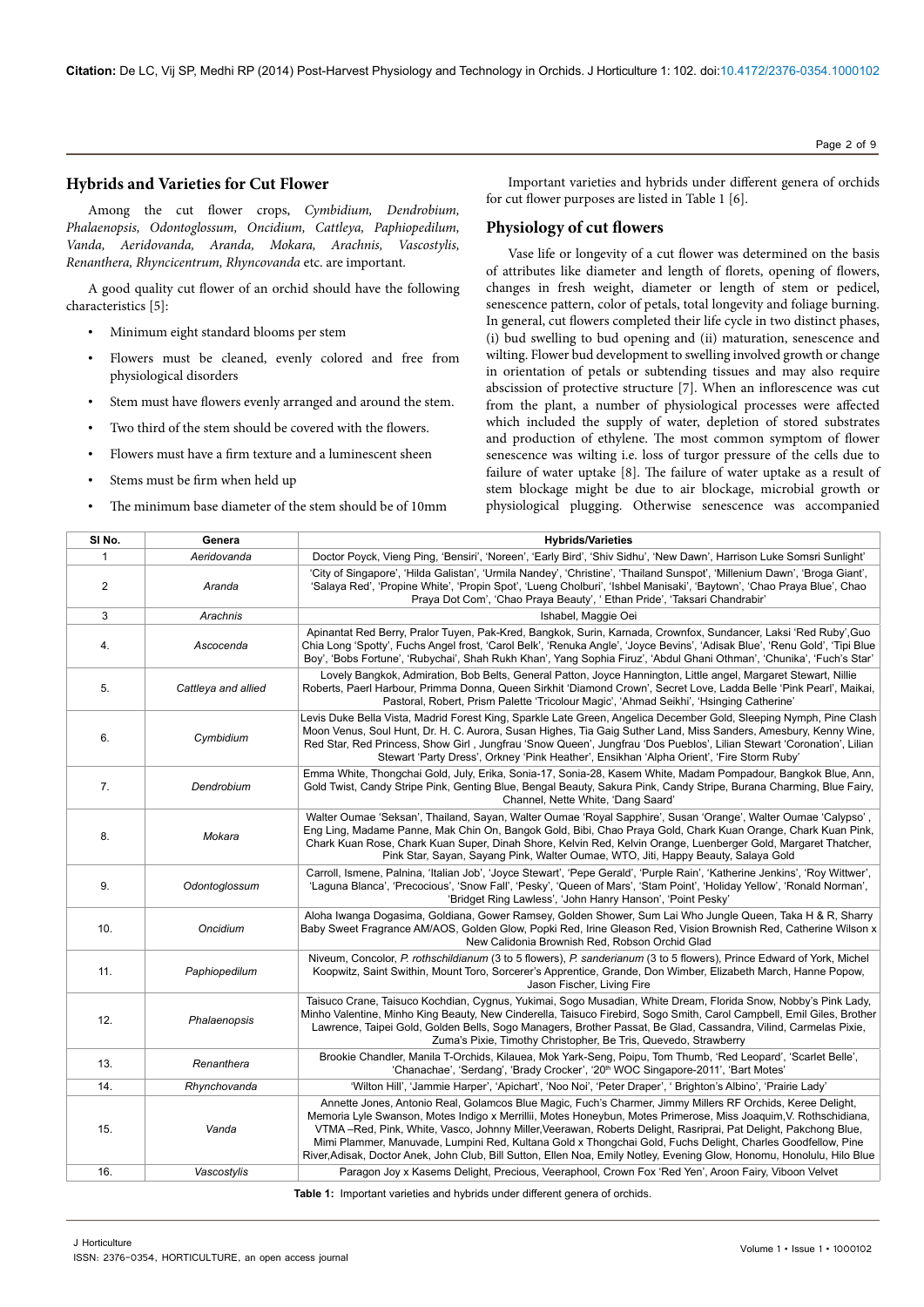**Citation:** De LC, Vij SP, Medhi RP (2014) Post-Harvest Physiology and Technology in Orchids. J Horticulture 1: 102. doi:10.4172/2376-0354.1000102

### Page 3 of 9

| Name of Species/hybrids                                                                                 | Vase life (days) |
|---------------------------------------------------------------------------------------------------------|------------------|
| Aerides odoratum, Aerides multiflorum, Cymbidium iridioides, Dendrobium nobile, Renanthera imschootiana | 28-56 days       |
| Paphiopedilum hirtussimum, P. wardianum                                                                 | 56 days          |
| Phaius tankervillae                                                                                     | 28-42 days       |
| Vanda coerulea, Vanda teres, Zygopetalum intermedium                                                    | 14-21 days       |
| Cymbidium hybrids                                                                                       | 20-55 days       |
| Dendrobium hybrids                                                                                      | 14-21 days       |
| Vanda, Mokara hybrids                                                                                   | 14-30 days       |
| Cattleya hybrids                                                                                        | 10-20 days       |
| Phalaenopsis hybrids                                                                                    | 25-30 days       |
| Aranda                                                                                                  | 18-28 days       |

**Table 2:** Vase life of orchids due to species and varietal differences [6].

by a dramatic increase in the leakage of several molecules such as aminoacids, sugars, inorganic ions, anthocyanins and activity of petal ACC synthetase and disintegration of tonoplast and mitochondria [9]. Two major metabolic and biochemical changes occurring in senescing petals were increase in respiration and hydrolysis of cell components. Vase life of cut flowers depends upon the rate of transpiration through open stomata of leaves and solutes present in vase water [10]. Experimental evidences have shown that cuticular transpiration played an important role in the water loss of orchid flowers. The transpiration rate of tropical orchid flowers ranged from 0.15 to 0.17 mg water cm-2h-1 or 0.4 to 1.9 g of water per inflorescence per day depending upon the total floral surface area. Halevy [11] classified flowers into climacteric or non-climacteric based on presence or absence of an increased rate of ethylene production associated with petal senescence. In most vegetative tissues, the overall synthesis of ethylene was the conversion of SAM (S-adenosylmethionine) to ACC (1-aminocyclopropane-1 carboxylic acid). Water loss in orchid flowers was considerably lower than that reported for roses and carnation due to the absence of supporting leaves in orchid sprays. It has been found that carbohydrate levels in mature flowers were lower than the levels in the tight buds. Moreover, the level of carbohydrates in the flower decreased markedly with time after harvest as reflected in the decreasing rate of respiration. This problem could be overcome by the exogenous supply of sucrose.

In orchid flowers, ethylene production was an autocatalytic process and ethylene level of 1 ppm caused premature fading of flowers [12,13]. The premature fading of petals might be induced by pollination and by removing pollinia [14]. In Cymbidium, fading of flowers due to pollination was characterized by the formation of anthocyanin in both column and lip, swelling of column, stigmatic closure and wilting of sepals and petals. The anthocyanin level began to decrease with age [15,16]. Developmental processes associated with post-pollination events included senescence of perianth, pigmentation changes, ovary maturation, ovule differentiation and female gametophyte development [17]. Flowers of Dendrobium 'Pompadour' developed premature petal and sepal senescence following pollination. Pollination induced an ethylene climacteric accompanied by a small respiratory climacteric, epinasty and increased flower and inflorescence fresh weight and water uptake [18]. The orchid flowers harvested in the tight bud stage had a lower rate of respiration than open flowers. The respiration rates continuously declined during the post-harvest period until the flower faded [19].

Da Silva, JA Teixeira [20] reviewed the some aspects of changes and programmed cell death occurred in petal senescence.

### **Cellular structural changes**

Membrane rupturing and increased in cytoplasm debris and loss of permeability and fluidity due to oxidation.

- Invagination of tonoplast and endocytosis of cytoplasmic contents and disappearance of cortical microtubules.
- Reduction in cytoplasm volume, cessation of cytoplasmic streaming and change in proton flux across plasma membrane.
- Degeneration and collapse of organelles and increase in number of peroxisomes.

# **Biochemical and Structural Molecular Changes**

- Increase in proteinases and nucleases; upregulation of phospholipases, acyl hydrolases and lipoxygenase neutral lipids; sterol/phospholipid ratio; lipid peroxidation; reactive oxygen species; water leakage and cell wall cross linking.
- Decrease in phospholipids, chlorophylls, proteins, thiol groups, nucleic acids and RNA.

Post-harvest life of orchid cut flowers is influenced by pre-harvest factor like varietal differences, light intensity, sugar level of flowers, temperature, nutrition and water loss; harvest factors like time, method and stage of harvest and post-harvest factors including ethylene production, pre-cooling, water quality, pulsing, use of preservatives, bud opening, packaging and storage.

### **Pre-harvest factors**

It was estimated that a third of the post-harvest life of flowers is programmed by pre-harvest handling**.** 

**Varietal differences:** Varietal differences in cut flowers had been reported due to variations in water uptake, fresh weight, flower diameter, stems lignification, vase life and senescence behaviour. Among different species, the vase life ranges from *Lycaste* spp. (9 days), *Phaius tankervillae* (24 days**),** *Zygopetalum intermedium* (18 days), *Aerides multiflorum, A. odoratum, Cymbidium irridioides, Dendrobium nobile* and *Renanthera imschootiana* (28-56 days), *Paphiopedilum hirtussimum, P. wardianum* (56 days) and *Vanda coerulea, Vanda teres* (28-42 days) (Table 2). Out of nine hybrids of *Cymbidium*, 'PCMV', 'Red Princess', 'White Beauty', 'H.C. Aurora', 'Sun Gold', 'Ensikhan, Florance', 'Valley Legend' and 'Platinum Gold', evaluated at NRCO, Pakyong, Sikkim during 2008-2009, 'Florance' had the highest vase life of 54 days followed by 'White Beauty' (53 days) and lowest in 'Platinum Gold' (22 days) (Figure 1) [21]. The present day orchid hybrids of *Dendrobium*, *Vanda* and *Mokara* remained perfect for 7 to 30 days. The flowers of *Cattleya* and *Phalaenopsis* remained fresh for 1 to 4 weeks whereas *Aranda* lasted for 18 to 28 days.

**Light intensity:** Light was found to determine the carbohydrate levels before harvest which in turn influence the keeping quality. Flowers containing relatively higher amounts of carbohydrates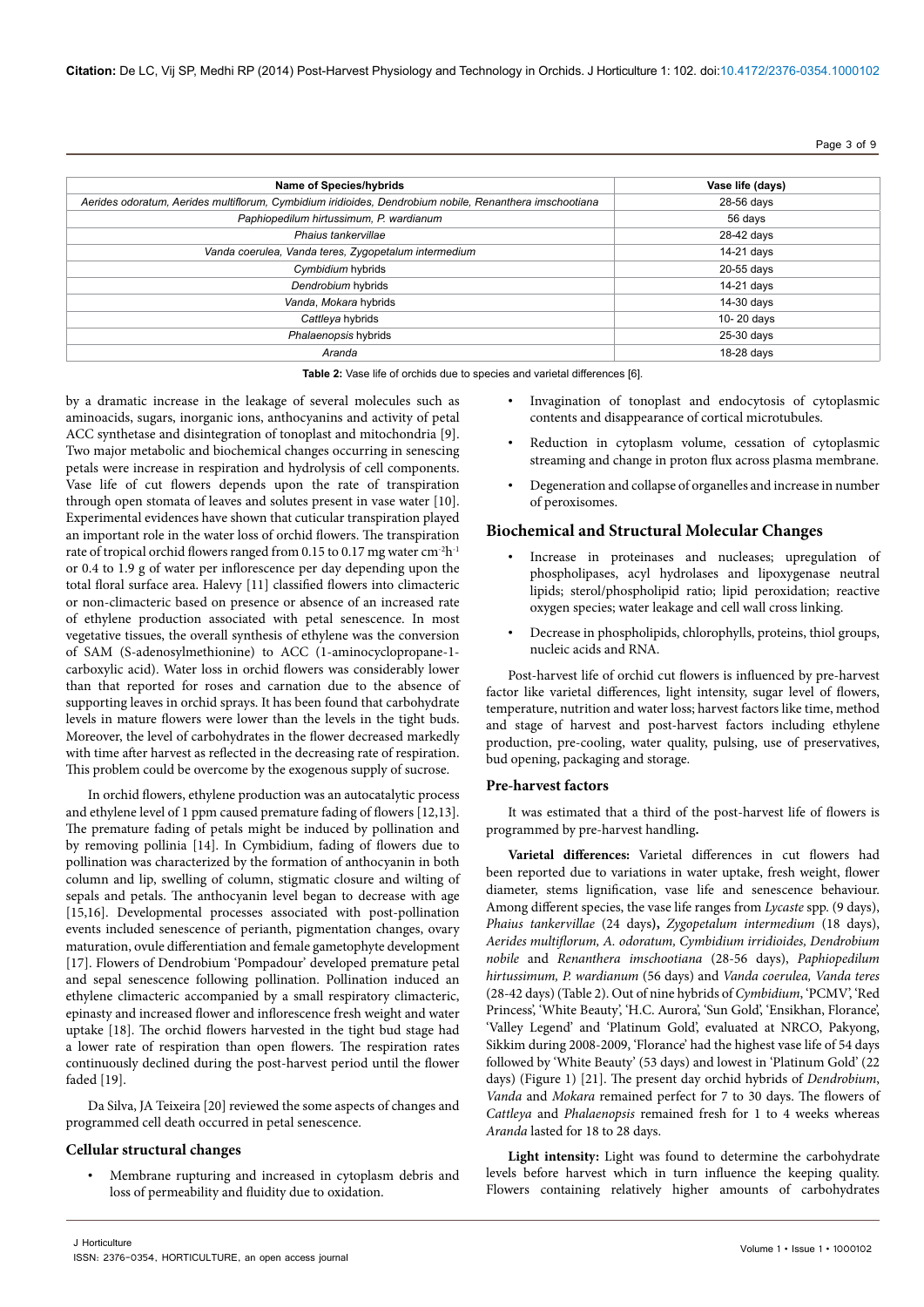# Page 4 of 9



especially mobile sugars lasted longer in the vase. Plants having few leaves, or leather like leaves (like most cattleyas and oncidiums), required a high-light environment. If the leaves are soft and limp (like some phalaenopsis and most paphiopedilum), the plants were probably very light-sensitive, and should not be placed in a sunny south-facing window. Most orchid's prefered indirect or filtered light and 50% shading.

- • Low light orchids (1200-2000 f.c.): *Phalaenopsis, Calanthe*
- Medium light orchids (2000-3000 f.c.): *Cattleya, Laelia*, *Brassovola*
- High light orchids (3000 f. c. or more): *Cymbidium*, Vandaceous groups**.**

**Temperature:** Generally, higher temperature resulted in higher level of respiration**.** Cooling was essential to reduce other metabolic changes such as enzymatic activity and to slow the maturation of flowers. Cooling prior to packaging and transport reduced ethylene production and improved longevity. Based on temperature requirements, orchids were classified into three groups:

• **Warm orchids** (*Aerides, Vanda, Rhyncostylis* and *Dendrobium*): 32.2° C day temperature and 15.5° C night temperature

- • **Intermediate orchids** (*Cattleya, Laelia, Oncidium, Miltonia*): 26.6° C day temperature and 12.8° C night temperature
- • **Cool orchids** (*Cymbidium, Odontoglossum, Cypripedium*): 24° C day temperature and 10° C night temperature

**Humidity:** As a thumb rule, orchids required 80-85% humidity for satisfactory growth. Monopodial orchids required higher humidity than sympodial ones. Many sympodial orchids like *Cattleya, Oncidium* and *Dendrobium* form pseudo bulbs, which were swollen shoots that store water and nutrients to help the plant survive periods during prolonged drought. Insufficient humidity during summer might lead to shriveling of pseudo bulb. Excessive humidity during winter might lead to spotting of flowers usually caused by *Botrytis.* Most orchids preferred water of pH 5.0-6.5. Watering with lower or higher pH or with high levels of dissolved minerals could hamper nutrient uptake. Rain water was the best. Regular watering was essential under high sunlight and high temperature conditions. Sprinkling or misting might be practiced during hot summer. Watering should be reduced in late summer and keep the plants barely moist during winter. Watering the plants with thick leaved orchids having CAM activities such as *Aranda* and *Dendrobium* in the late afternoon prior to harvesting season improved the keeping quality.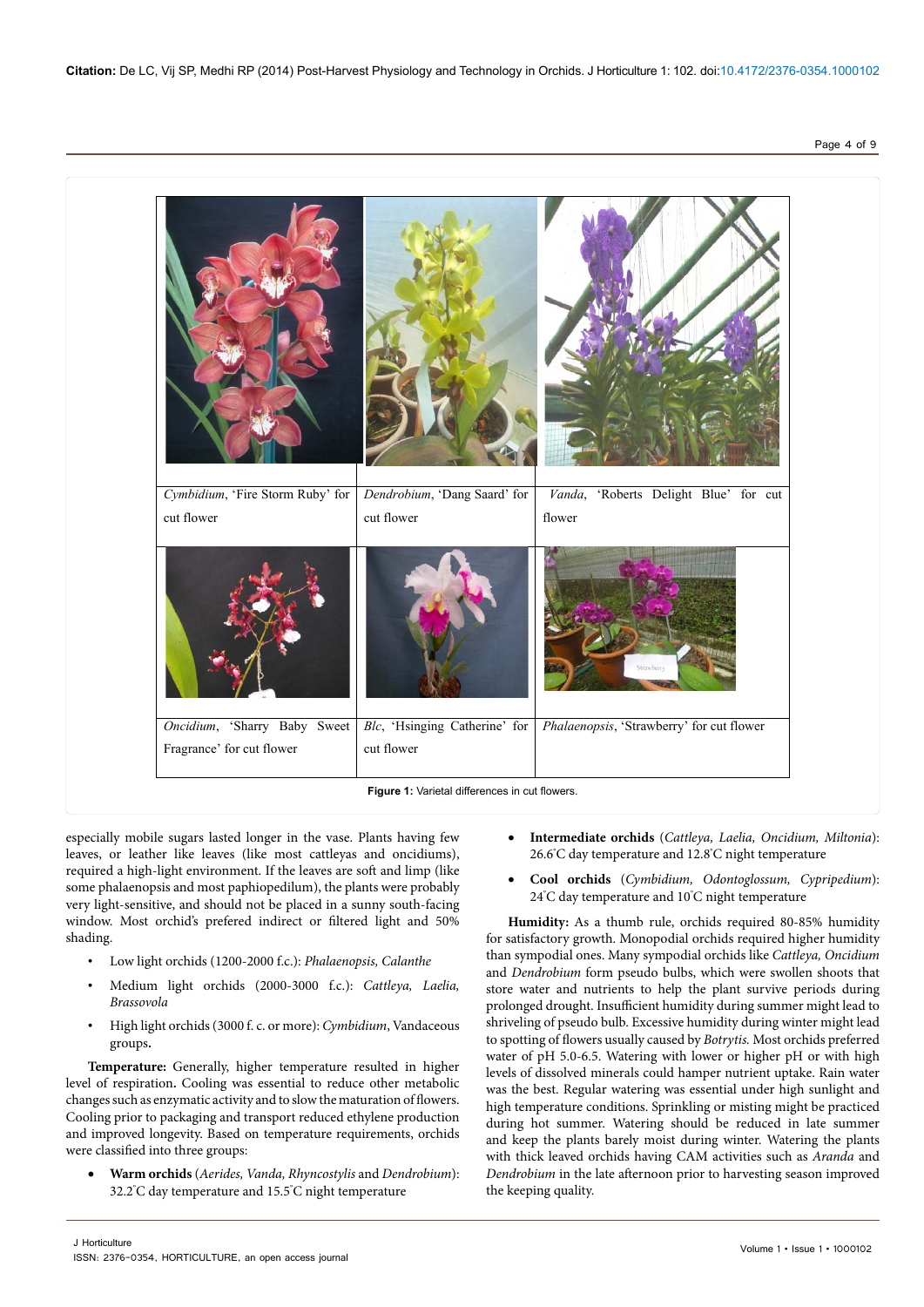**Citation:** De LC, Vij SP, Medhi RP (2014) Post-Harvest Physiology and Technology in Orchids. J Horticulture 1: 102. doi:10.4172/2376-0354.1000102

| Orchid hybrid | Commercial stage of<br>harvest          | Spike length<br>(cm) | <b>No of Flowers</b> |
|---------------|-----------------------------------------|----------------------|----------------------|
| Aranda        | 50% bloom                               | 45-60cm              | $8 - 10$             |
| Cattleya      | 2-4 days before bud open                | 25-40 cm             | 1 or more            |
| Cymbidium     | 75% bloom or two buds<br>open stage     | 60-90 cm             | $10 - 15$            |
| Dendrobium    | All flowers except top bud              | 40-60cm              | $8 - 12$             |
| Oncidium      | 80 % bloom                              | 60 cm                | Many                 |
| Paphiopedilum | 3 to 4 days after opening<br>of flowers | 25-40 cm             | $1 - 5$              |
| Phalaenopsis  | Fully open flowers                      | 40-60 cm             | $8 - 10$             |
| Vanda         | Fully open flowers                      | 50-75 cm             | $8 - 15$             |

**Table 3:** Stage of harvest, spike length and no of flowers of some commercial orchids.

**Nutrition**: Orchids were light feeders and they required nitrogen from beginning to two-third of their life cycle. During rest period, they did not need any fertilizers. During flower initiation and inflorescence development plant were fed with less nitrogen, more phosphorus and potassium. In orchids, foliar feeding was found to be ideal. Frequent application of fertilizers in low concentrations was the best way of feeding orchids. A concentration of 0.2 to 0.3 % of 30:10:10 (N: P: K) at vegetative stage and 10:20:20 (N: P: K) at blooming stage were applied for quality flower production. Sometimes, fresh coconut water, diluted cow urine and fish meal emulsions were also useful as foliar spray.

#### **Harvest factors**

**Time of harvest:** Flowers should be harvested in mild temperature because high temperature causes rapid respiration rates and excessive water loss. Flowers should be harvested in the early morning or in the evening. In the early morning, flowers remained turgid due to transpiration at night and higher sugar levels. Similarly, flowering stems retain a higher amount of stored carbohydrates if cut in the afternoon and retained more vase life.

**Method of harvest:** Sharp tools or secateurs were always used to detach the stem of flowers from the mother plant. The angle of the cut was given in slanting position and the stem was not crushed during harvesting, especially hard wood stems. The spikes were dipped in a bucket containing water immediately after harvest.

**Stage of harvest:** The optimum harvesting stage of the commercial orchids was fully open and mature flowers. The stage of harvest, spike length and number of flowers of some commercial orchids are given in Table 3.

Out of three *Cymbidium* hybrids namely 'Pine Clash Moon Venus', 'Valley Legend Steff' and 'Pure Inca Gold', flower spikes were harvested at four stages like fully open, 75% open, 50% open and 25% open to standardize the stage of harvesting, and enhanced vase life. Vase life was noticed highest in 75 % open stage. Maximum vase life of 59 days was recorded in 'Pine Clash Moon Venus' and followed by 48.83 days in 'Valley Legend Steff' and 53 days in 'Pure Inca Gold'.

### **Post-harvest factors**

**Temperature:** Opening of flower buds and rate of senescence accelerated at higher temperatures. At lower temperature, the respiration came down and the flowers produced a lesser amount of ethylene. Temperature played an important role for flowers harvested at the immature stage for full expansion of buds and the flower buds were kept at temperatures as low as 0.5 to 4.0° C in *Cymbidium* and *Paphiopedilum*, 5-7° C in *Dendrobium* and 7-10° C in *Cattleya.*

**Light**: Light was essential for long distance transport or prolonged

Page 5 of 9

storage of cut flowers. Similarly, high light intensity was essential for opening of tight bud cut flowers. Florists had to maintain a light intensity of 2000-3000 lux for 12-24 hours in their shops for illuminations for most of cut flowers.

**Humidity**: Cut flowers were kept at 90-95% relative humidity for maintaining turgidity. Flowers started showing wilting symptoms when they had lost 10-15% of their fresh weight. The rate of transpiration from leaves was reduced with the increase of high relative humidity.

**Water quality:** Water quality is defined as pH and EC value, hardness contents of phytotoxic elements and microorganisms causing vascular occlusions affecting longevity of cut flowers. Saline water decreased the vase life of cut flowers. In case of cut gladiolus, the longevity of flowers decreased when the concentration of salts in the water reaches 700 ppm, whereas for cut roses, chrysanthemum and carnations, 200 ppm is harmful. The increase in concentration of salts over 200 ppm shortens vase life by half a day for each 100g per litres increase in salinity. Basic ions like Ca<sup>++,</sup> Mg<sup>++</sup> present in hard water were less harmful to flowers than soft water containing sodium ions. Fluorine is very toxic to most of the cut flowers and causes injury to freesias, gladiolus and gerberas at 1 ppm, and chrysanthemums, roses, poinsettias and snapdragons at 5 ppm. Flowers like lilacs, cymbidiums and daffodils are resistant to fluorine ions. Vase life increased in tap or well water passed through a de-ionizer. The importance of low pH of the holding solutions is well known for improving vase life. A holding solution of pH 3.0-5.0 was optimum for increasing vase life of cut flowers.

**Ethylene**: Ethylene played an important role in the regulation and co-ordination of senescence in climacteric flowers. Production of this hormone was less and stable in floral buds and young flowers. A sharp increase in ethylene evolution was found during flower maturation, opening and senescence. Afterwards, ethylene production decreased and remained static. Basically, ethylene was first produced in the pistil and the evolved ethylene acted on the petals and induces expression of genes for ACC synthase, ACC oxidase and cysteine proteinases, resulting in the auto-catalytic ethylene production from the petals, in-rolling of petals and wilting of flowers [22]. The gynoecium has been shown to produce a significant amount of ethylene before its production in the petals possibly induced by the factors like ABA or IAA suggesting its importance in controlling ethylene production in the flower during natural and pollination induced senescence, with emasculation hastening the release of ethylene [23]. A wide range of flowers was affected by ethylene with showing of some typical symptoms such as sleepiness of carnation and kalanchoe petals, fading and in-rolling of the corolla of *Ipomoea*, fading and wilting of sepal tips in orchids and induction of anthocyanin formation in female reproductive parts and abscission of flowers and petals. Orchid flowers were highly sensitive to ethylene. High level of ethylene production was due to herbivore damage, mechanical injuries and pollination. Decapped and emasculated flowers produced more ethylene than untreated ones. Sometimes, forced unfolding of flower buds in orchids reduced vase life.

**Diseases and insect pests**: Fungi, bacteria and insects affected the quality of cut flowers by producing higher amounts of ethylene. Microbes accelerated flower senescence by the plugging of xylem vessels with pectin degraded products, by producing ethylene and toxic compounds. Among bacteria genera, *Alcaligenes, Pseudomonas, Enterobacter, Erwinia, Bacillus, Corynaebacteria, Aeromonas, Acetinobacter* and *Flavobacterium* were commonly found in vase water. Some fungal species *Botryris cinerea*, *Fusarium oxysporum*, *Mucor*, *Penicillium* spp, *Rhizopus*, *Aspergillus* spp*, Alternaria alternata* and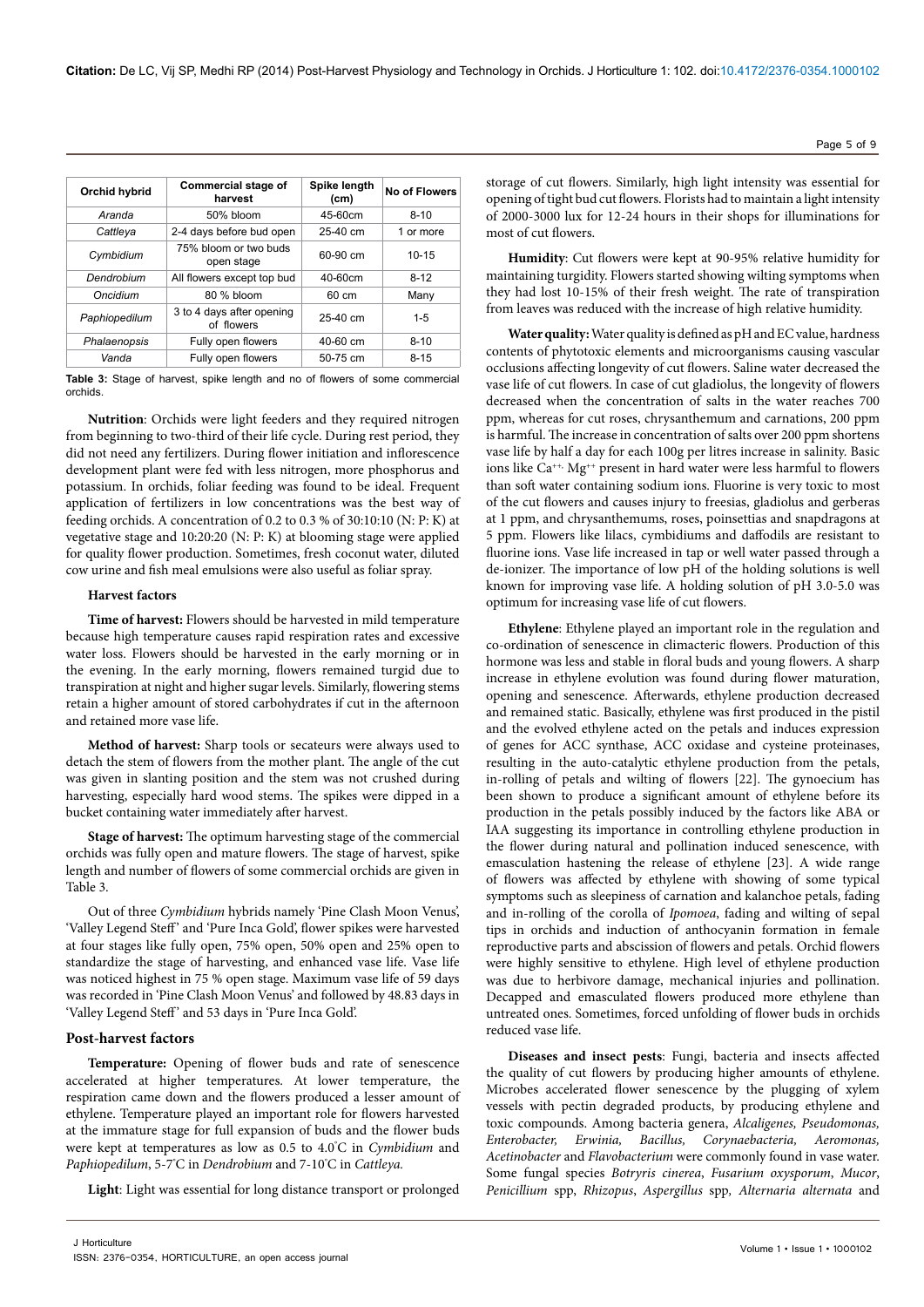*Acremonium strictum* were responsible for early senescence of flowers and wilting and decaying of potted plants [24,25].

# **Treatments for Improving Longevity of Cut Orchid Flowers**

### **Physical treatments**

**Pre-cooling:** It was an important operation in post-harvest handling and transport of cut flowers for the fast removal of field heat wherever flowers were held dry pack. All flowers were pre-cooled immediately after harvest by placing them in cold storage without packing or in open boxes until they reach the desired temperature [26]. It varied with the species and cultivars: *Cattleya* (7-10° C), *Cymbidium* and *Paphiopedilum* (0.5 to 4° C), *Dendrobium* (5-7° C). Precooling lowered respiration rate and decreased the breakdown of nutritional and other stored materials in the stems, leaves and petals; delays bud opening and flower senescence. It also prevented rapid water loss and decreased flower sensitivity to ethylene. Several pre-cooling techniques such as room cooling, forced air cooling, hyder-cooling, vacuum cooling and ice bar cooling etc. were available.

**Vase life of cut flowers as affected by stem cut ends**: The resistance to water flow through stem segments increased predominantly in the lower most one to two centimeter of the cut stems. Re-cutting stems under water improved longevity due to elimination of air from the conducting vessels.

#### **Chemical treatments**

**Conditioning**: Conditioning or hardening was a simple process where flowers were kept standing loosely in a big container so that air can circulate around the stems. The purpose of the treatment was to restore the turgidity of cut flowers with water stress during storage and transport. Conditioning was achieved by treating the flowers with demineralized water supplemented with germicides and acidified with citric acid to pH 4.5 to 5.0 but with or without sugar. Hydration was improved when water was de-aerated or acidified or when a wetting agent like Tween 20 at the rate of 0.01 to 0.1 % was added. Flower stems were placed in warm water or in a preservative solution in plastic jars at a depth of 2-4 cm and held at room temperature or in cold storage for several hours.

**Impregnation:** Sometimes, the cut ends of the flower stems were impregnated for a short time with chemicals. This treatment protected the blockage of the water vessel in the stem by microbial growth and stem decay. Impregnation of cut bases of flowers with high concentration (1000 ppm-1500 ppm) of silver nitrate, nickel chloride or cobalt chloride for 10-15 minutes improved the longevity of several flowers such as aster, gerbera, gladiolus, carnation, chrysanthemum, phalaenopsis and snapdragon. In *Cymbidium* 'Baltic Glaciers Mint Ice',

highest longevity was recorded with  $\mathrm{CoCl}_{2}$  (1000 ppm) for 15 minutes (46 days) followed by  $CoCl<sub>2</sub>$  (1500 ppm) for 15 minutes (44 days) over control (39 days).

**Pulsing:** The absorption of chemical solutions containing sugars and germicides through the lower cut bases of flower stems was known as pulsing. Pulsing could be used by growers, wholesalers or retail florists in order to enhance the cut flowers subsequent vase life in water. Pulsing was employed with higher concentrations of sugar, mainly sucrose, the percentage of which varies with species and cultivars. Other chemicals used in the pulsing treatments were STS,  $AgNO<sub>3</sub>$ , HQ, MH, AOA, CaCl<sub>2</sub>, CoCl<sub>2</sub>, nickel sulphate, aluminium sulphate and benzyladenine. Pulsing was found to be of great value in prolonging life, promoting opening and improving the color and petal size of petals through osmo-regulation. In *Cymbidium* hybrid 'Red Princess' pulsing with 5% sucrose increased vase life (56 days) followed by sucrose @ 8% (54.78 days). In *Cymbidium*, 'Baltic Glaciers Mint Ice' pulsing of flowers with 5% sucrose followed by 150 ppm 8-HQS increased the vase life of flowers with pollina (49.33 and 46.33 days) and without pollinia (44.00 and 41.67 days), respectively. In *Aranda*, pulsing with 4 mM STS for 10 minutes and in *Dendrobium* hybrid 'Pompadour' with 25 ppm AgNO<sub>3</sub> + 135 Na<sub>2</sub>S<sub>2</sub>O<sub>3</sub>, 5H<sub>2</sub>0 for 30 minutes increased vase life of cut flowers [27,28]. In *Oncidium* 'Goldiana' cut sprays pulsing with AgNO<sub>3</sub> for 30 minutes improved vase life [29]. In *Phalaenopsis*, pulsing with 0.5mM STS for 24 hours blocked the deleterious effect of ethylene. In *Dendrobium* cv. 'Sonia' pulsing with 4% sucrose + 400 ppm HQ recorded the highest vase life of 21.33 days. Inflorescences pulsed with 6% sucrose + 400 ppm HQ recorded the highest sugar content in the flowers (27.64%) [30].

**Bud opening**: It was a procedure of harvesting flowers at a stage earlier than normally considered as the cutting stage and then opening the buds off the plant. Such types of post-harvest handling could be applied by growers or wholesalers. Bud opening of flowers increased longevity of cut flowers by reducing the sensitivity of flowers to extreme temperatures, low humidity and ethylene, saving space during shipment and extending the useful storage life. The sugar concentration used was lower than the concentration of pulsing and the optimum temperature is kept lower. In *Dendrobium* hybrid, 'Thongchai Gold' opened flowers had 29%, half opened flowers had 28.25 % and buds had 16.17% reducing sugars. In *Dendrobium* hybrids, HQS or AgNO<sub>3</sub> (50 ppm) was effective for opening of tight bud cut flowers.

Ketsa et al. [31] reported that a preservative solution containing 225 ppm HQS, 30 ppm  $\mathrm{AgNO}_3$  and 4% glucose increased bud opening and the time to wilting of the open florets of Dendrobium Cv. 'Ceasar'. In Cymbidium Cv. 'Ensikhan' 4% sucrose + 100 ppm acetyl salicylic acid or  $4\%$  sucrose + 100 ppm  $\text{Al}_2(\text{SO}_4)$ <sub>3</sub> improved bud opening. In *Cymbidium* hyb. 'PCMV', sugar $(4%)$  + salicylic acid (200 ppm) showed maximum per cent of flower opening (75%) and vase life (45 days) followed by

| <b>Treatment</b>                                                              | Days to first floret<br>opening | (c <sub>m</sub> ) | Diameter of first floret Per cent of half opened<br>buds | Per cent of Fully opened<br>buds | Vase life<br>(Days) |
|-------------------------------------------------------------------------------|---------------------------------|-------------------|----------------------------------------------------------|----------------------------------|---------------------|
| Distilled water                                                               | $---$                           | ----              | 0                                                        |                                  | 27                  |
| Sugar 4%                                                                      | 20                              | 5.1               | 5.8                                                      | 44                               | 37.8                |
| Sugar 4% + Al <sub>2</sub> (SO <sub>4</sub> ) <sub>3</sub> (100 ppm)          | 21                              | 5.4               | 0                                                        | 57                               | 44                  |
| Sugar 4% + 8-HQS (200 ppm)                                                    | 18                              | 5.5               | 30.7                                                     | 53.8                             | 44                  |
| Sugar 4% + Salicylic acid (200<br>ppm)                                        | 21                              | 6.6               | 0                                                        | 75                               | 45                  |
| Sugar $4\%$ + Ca (NO <sub>3</sub> ) <sub>2</sub> (1%)                         | 25                              | 4.85              | c                                                        | 22.8                             | 37.8                |
| Sugar 4 % + Boric acid 200 ppm +<br>$K_S$ SO <sub><math>_A</math></sub> (2mM) | 20.5                            | 5.5               | 6.25                                                     | 25                               | 36.2                |

**Table 4:** Effect of chemicals on bud opening in Cymbidium hyb 'Pine Clash Moon Venus.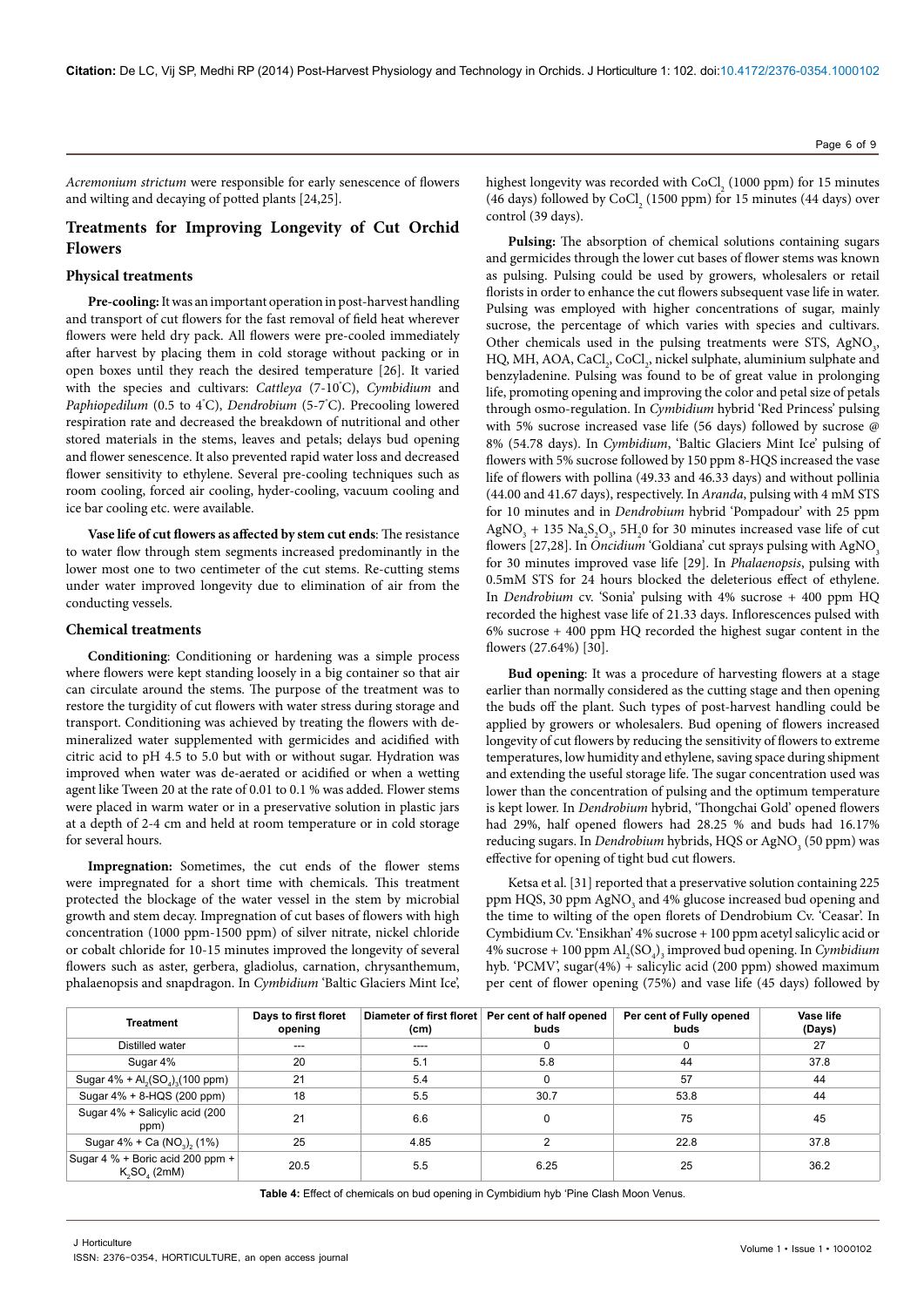sugar  $(4\%) + Al_2(SO_4)_3(100 ppm)$  (57% and 44 days) and sugar (4%) + 8-HQS (200 ppm) (53.8% and 44 days) over control (bud drop and senescence on 27<sup>th</sup> days), respectively (Table 4). Highest content of carbohydrate (140 mg/g) was estimated at bud stage in fresh condition followed by at bud stage (131 mg/g) at senescence in control. Minimum carbohydrate content (60 mg/g) was observed with Sugar  $4\% + 8$ -HQS (200 ppm) followed by Sugar  $4\%$  + Salicylic acid 200 ppm) (64 mg/g). In *Dendrobium* hybrid 'Thongchai Gold', per cent of fully opened buds (66%) was recorded maximum with sucrose (4%) +  $Ca(NO<sub>3</sub>)<sub>2</sub>$  (1%) followed by sucrose  $(4%)$  + acetyl acetic acid  $(100 ppm)$   $(60%).$  Longest vase life (36 days) was found with sucrose  $(4%) + Al_2(SO_4)_3$  (100 ppm) followed by sucrose  $(4\%)$  + acetyl acetic acid  $(100 \text{ ppm})$   $(33 \text{ days})$ .

**Preservatives:** Preservatives were used in the holding solutions in the form of tablets containing a mixture of chemicals such as sugars, germicides, salts, growth regulators etc. Besides, the chemicals were employed during conditioning, pulsing and for making bud opening solutions to improve flower shape, size and opening and color of the flowers.

Sugar, biocide, anti-ethylene compounds and hydrated compounds were used for conditioning. The sugar and biocide solutions were effective for opening of bud cut flowers.

| Name of orchid                           | <b>Holding solution</b>                             |  |  |  |
|------------------------------------------|-----------------------------------------------------|--|--|--|
| Oncidium                                 | 8-HQC (100-200 ppm) + 4% sucrose                    |  |  |  |
|                                          | kinetin (50 ppm) + $4\%$ sucrose                    |  |  |  |
|                                          | 8-HQC 200 ppm + sucrose 2%,                         |  |  |  |
| Cymbidium                                | 1-MCP (500ppb)                                      |  |  |  |
|                                          | 1% Sucrose + STS (1 mM)                             |  |  |  |
| Arachnis, Aranda, Aranthera,<br>Cattleya | STS (1mM) + 1% sucrose                              |  |  |  |
| Paphiopedilum                            | 8-HQC (200 ppm) +2% sucrose                         |  |  |  |
| Vanda                                    | $AgNO3$ (30 ppm) + 1.5% sucrose                     |  |  |  |
|                                          | 8-HQC (200 ppm) + sucrose (2%),                     |  |  |  |
|                                          | $0.5$ mM AOA + 4% sucrose,                          |  |  |  |
| Dendrobium                               | AgNO <sub>3</sub> (30 ppm) + 4% sucrose             |  |  |  |
|                                          | 400 ppm HQ + 30 ppm AgNO <sub>3</sub> + 2 % sucrose |  |  |  |
|                                          | 200 ppm $8-HQS + 50$ ppm $AgNO$ , + $8\%$ sucrose   |  |  |  |

**Table 5:** Holding solutions for different types of orchids.

| <b>Treatments</b>                            | Loss in<br>wt(g) | Longevity of first<br>floret (days) | Vase life<br>(days) | <b>Solution</b><br>uptake (ml) |
|----------------------------------------------|------------------|-------------------------------------|---------------------|--------------------------------|
| Distilled water                              | 12.6             | 37.2                                | 44.4                | 21                             |
| $AI_{2}(SO_{4})_{3}$ (100 ppm)               | 18.4             | 45.2                                | 53.4                | 33                             |
| $AI_{2}(SO_{4})_{3}(500 ppm)$                | 214              | 28.4                                | 36.8                | 21                             |
| Ca (NO <sub>3</sub> ) <sub>2</sub> (100 ppm) | 16.4             | 42.0                                | 54.8                | 27                             |
| Ca (NO <sub>3</sub> ) <sub>2</sub> (500 ppm) | 29.6             | 32                                  | 35.6                | 24                             |
| 8-HQS (100 ppm)                              | 27.4             | 33.2                                | 45.6                | 29                             |
| 8-HQS (200 ppm)                              | 26.8             | 42.2                                | 49.8                | 33                             |
| BA (25 ppm)                                  | 24.0             | 49.2                                | 48.0                | 27                             |

**Table 6:** Effect of chemicals on post-harvest life of Cym 'PCMV'.

| Cymbidium             | Grades | <b>Flower</b><br>count | <b>Spike</b><br>length | Other consideration                                                                |  |  |
|-----------------------|--------|------------------------|------------------------|------------------------------------------------------------------------------------|--|--|
|                       | AAA    | >12                    | 1.25m                  |                                                                                    |  |  |
| Cymbidium<br>Standard | AA     | 8                      | 90 cm                  |                                                                                    |  |  |
|                       |        |                        |                        | • Strong straight stems, uniform                                                   |  |  |
|                       | XL     | >15                    | $65+$                  | length, no marks on flowers.<br>• Bent crooked spikes but with<br>perfect flowers. |  |  |
| Cymbidium             | L      | $12 - 14$              | 55-64                  |                                                                                    |  |  |
| Miniature             | М      | $8 - 11$               | 40-54                  |                                                                                    |  |  |
|                       | S      | $\leq 5$               | 30-39                  |                                                                                    |  |  |

**Table 7:** Grading of Cymbidium cut flowers.

The vase solution should contain sugars, acidifying agent and a biocide. Citric acids were mainly used for acidifying agent and hydroxy quinoline as biocide. Metallic salts like silver nitrate, cobalt chloride, aluminium sulphate, zinc sulphate, calcium nitrate and nickel chloride have been found for prolonging post-harvest life of various cut flowers. Among several growth regulators used to increase vase life of cut flowers, BA, IAA, NAA, 2,4,5-T, GA3, B9, CCC are common.

New chemicals that had been found promising as floral preservatives are ethylene inhibitors like amino- oxyacetic acid, 1-amino cyclopropane, aminotriazole, aminoethoxy vinyl glycine, alpha aminoisobutyric acid, diazocyclopentadiene and phenidone.

Different chemicals used in holding solution for improving vase life of orchids are listed in Table 5.

In *Cymbidium* 'PCMV', 2% cane sugar had shown maximum depletion of stored carbohydrates, maximum longevity of first floret (54 days), zero per cent of flower dropping, maximum solution uptake (24ml) and highest vase life (61.2 days) followed by 4% cane sugar. 8% cane sugar had least longevity of first floret (27.2 days) and vase life (36.2 days). Longevity of first floret was recorded maximum with BA (25 ppm) (49.2 days) followed by  $\text{Al}_2 \text{ (SO}_4)$ <sub>3</sub> (100 ppm) (45.2 days) (Table 6). Maximum vase life (54.8 days) was found with  $Ca(\mathrm{NO}_3)_2$  (100 ppm) followed by  $\text{Al}_2$  (SO<sub>4</sub>)<sub>3</sub> (100 ppm) (53.4 days). Solution uptake (33 ml) was observed maximum with  $\text{Al}_2$  (SO<sub>4</sub>)<sub>3</sub> (100 ppm) and 8-HQS (200 ppm). In *Cymbidium*, 'Baltic Glaciers Mint Ice', 8HQS 150 ppm increased the vase life of flowers with pollinia (48.33 days) followed by 8 HQS 200 ppm (46.80 days). 8 HQS 200 ppm increased the vase life (36.67 days) of flowers without pollinia.

In another experiment, in Cymbidium hybrid, 'PCMV', out of six treatment combinations, 2% sucrose + 200 ppm 8-HQS had shown maximum vase life (77.6 days) followed by 2% sucrose + 100 ppm  $\mathrm{Al}_2(\mathrm{SO}_4)$ <sub>3</sub> (77.4 days) over control in tap water (65 days).

### **Grading and Packing**

### **Grading**

Grading was done based on the basis of parameters like appearance, stage of maturity, blemishes or injuries due to diseases, infestations caused by insect pests, color and size of the bud, straightness, strength as well as length of stem**.** Flowers were generally grouped into bunches of 5, 10, 12 or 20 stems and loosely tied with rubber bands. Before placing them in the package, individual flower bunches were wrapped with suitable packing materials like cellophane paper, kraft paper, newspaper, tissue paper or corrugated cardboard sheet. For local markets, the bunches were held in buckets containing water or preservative solution. It was advisable that for long distance transport and storage, flower bunches are held in dry cardboard boxes. The minimum length of boxes should be about twice the width and it's width about twice the height. Use of telescope-style boxes made of CFB was ideal.

Grading of cut flowers of orchids was done based upon flower count and spike length of different genera (Tables 7 and 8).

### **Packaging in orchids**

Cut flowers were inserted in tube containing water or water with preservatives or simply wrapped in wet cotton swab and the same was covered with a piece of plastic and tied with rubber band to keep in its place. Flower spikes were bunched into bunch of 5 or 10 or so. Bunches or individual spikes were placed inside the box in alternate fashion. Ethylene scrubbers with  $\text{KMnO}_4$  or Purafil could also be kept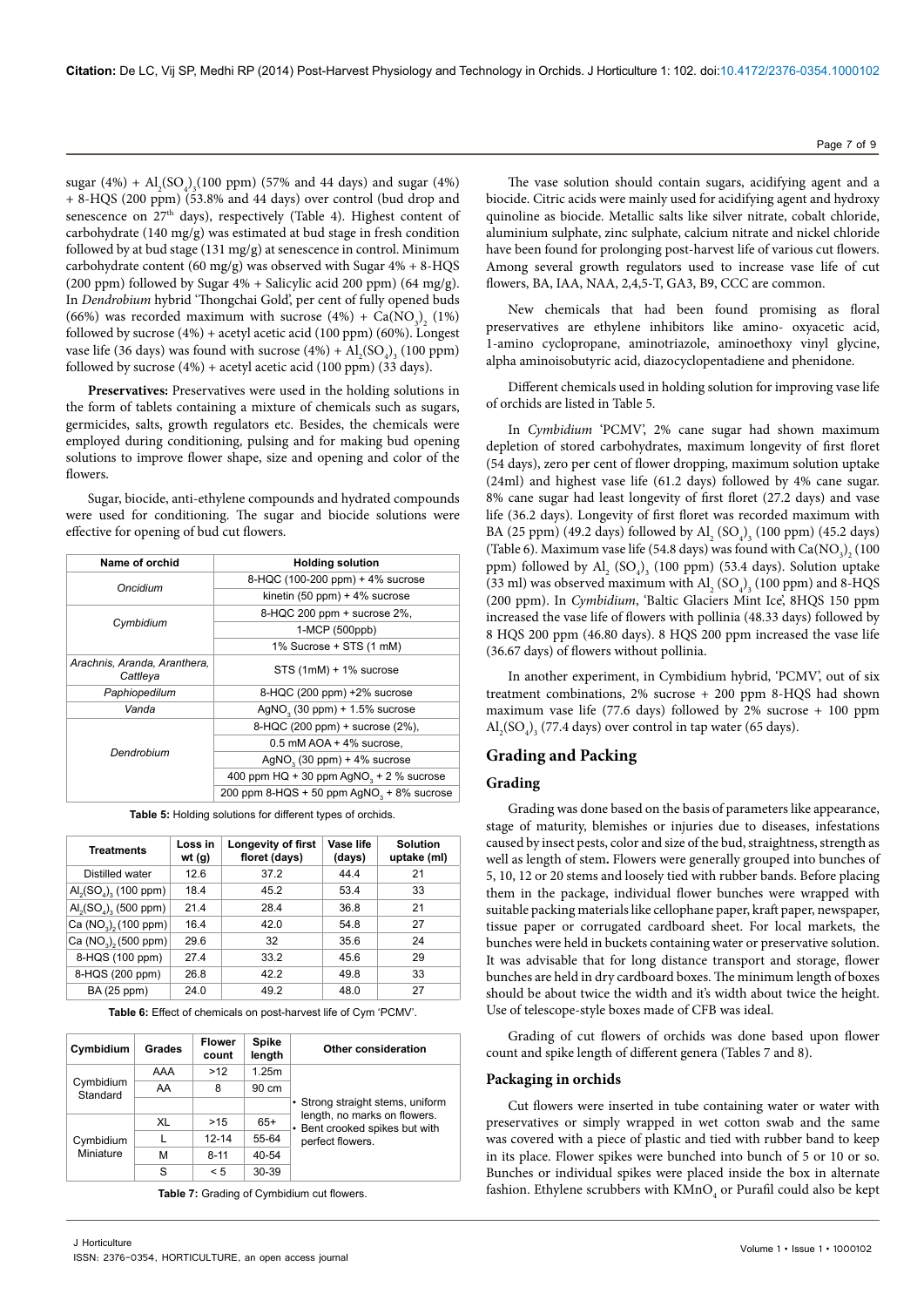| Grade       | Spike length | No. of opened flowers |
|-------------|--------------|-----------------------|
| Small (S)   | 30cm         | 4-5                   |
| Medium (M)  | 40cm         | $6 - 8$               |
| Large $(L)$ | 45cm         | $8 - 10$              |
| Extra Large | 50cm         | >10                   |

**Table 8:** Grading in Dendrobium Orchids.

Cut flowers are inserted in tube containing Individual spikes are placed inside the box Water or water with preservatives in alternate fashion **Figure 2:** Packaging in orchids.

| Figure 2: Packaging in orchids.                      |                                      |                          |  |  |  |
|------------------------------------------------------|--------------------------------------|--------------------------|--|--|--|
| Name of Orchid                                       | <b>Storage</b><br><b>Temperature</b> | <b>Storage</b><br>period |  |  |  |
| Oncidium, Phalaenopsis, Odontoglossum, Cattleya      | $7 - 10^{\circ}$ C                   | 2 weeks                  |  |  |  |
| Dendrobium                                           | $5 - 7^{\circ}$ C                    | $10-14$ days             |  |  |  |
| Cymbidium                                            | 1-4°C                                | 14 days                  |  |  |  |
| Paphiopedilum                                        | $-0.5 - 3.0$ °C                      | 20 days                  |  |  |  |
| Arachnis, Aranda, Aranthera Ascocenda.<br>Epidendrum | $8-13$ °C                            | $10-14$ days             |  |  |  |

**Table 9:** Storage of orchid cut flowers.

in the box. For export purpose, packing of flowers in two piece box was better option. In *Cymbidium*, single flowers backed by a fern leaf were inserted in small flasks containing preservative solution, the flasks were then packed in 3 sided box with a display window. In *Dendrobium* hybrid 'Sonia-17' a low gauge polyfilm of 100 gauge thickness the cotton dipped in 8-HQS (25 ppm) covering the base of the spike had maximum vase life and flower quality [32]. In *Cymbidium*, Cilindra - a gift of a glass flute containing a flowering mini *Cymbidium* and Stylish setting- Festive packaging for special occasions like Birthday were common (Figure 2).

# **Storage of Cut Flowers**

Low temperature treatment during storage or shipment period reduced the entire metabolism in the tissues, slowed down the respiration, transpiration and ethylene action and retarded the multiplication of bacteria and fungi.

In general, temperate orchids were stored at lower temperature even at 5° C in cold chambers whereas tropical orchids were stored at 7-10° C. A 90-95% relative humidity was necessary during storage to minimize moisture loss and to prevent wilting.

There are two types of cold storage methods, namely 'Wet storage' and 'Dry storage'. In wet storage, flowers were stored with their bases dipped in water or preservative solution for a short time. Dry storage methods were used for long term storage. In this method, fresh flowers were harvested in the morning, graded and sealed in plastic bags or boxes to prevent the loss of moisture.

In Controlled Atmosphere (CA) storage, cut flowers were kept in gas tight cool chambers equipped with cooling systems at a higher

level of  $\mathrm{CO}_2$  and lower level of  $\mathrm{O}_2$  to reduce the respiration rate and production and action of ethylene. Generally, the concentration of CO<sub>2</sub> was maintained higher than 4% and not below 0.4% in CA storage (Table 9).

### **Transport**

Being short lived and perishable in nature, flowers could be delivered to destination as early as possible immediately after harvest. For long distance markets, cut flowers were transported by cargo planes, merchant ships and trucks. Other modes of transportation were head loads, bicycles, two-three wheelers, cars, vans etc. Hence, for long distance transportation, advanced methods of post-harvest handling like cooling, conditioning, impregnation, pulsing, bud opening and packaging were followed.

Short time pulsing of flowers with optimal concentration of sucrose,  $AgNO<sub>3</sub>$ , STS and growth regulators was important for long term truck and sea shipments. Flowers like standard and spray carnations, chrysanthemum with non-hardy stems of full flowers, gerbera, colored bud lily, miniature and floribunda roses are suited for dry transport over a period of several days; while chrysanthemum with hardy stems and single flowered freesias, iris, orchids, narcissus and H.T. roses are unsuited for dry transportation over a long period. Other than tropical flowers, the best method of transport of most of the cut flowers including temperate orchids is under refrigeration from the grower to final consumers.

### **Conclusion**

The valuable orchid genera which are highly priced in the international flower trade due to their incredible range of diversity in size, colour, shape, forms, appearance and long lasting qualities of flowers include *Cymbidium, Cattleya, Dendrobium, Phalaenopsis, Vanda* and *Paphiopedilum*.

Post –harvest life of orchid cut flowers is influenced by pre-harvest factors like varietal differences, light intensity, sugar level of flowers, temperature and water loss. It is also affected by harvest factors such as time and stage of harvest and post-harvest factors viz. ethylene production, pre-cooling, pulsing, use of preservatives, packaging and storage. Vase life of cut flowers ranges from 18 to 56 days depending upon types of species and hybrids. The optimum harvesting stage of commercial orchids is fully open and mature flowers. Ethylene is the main factor responsible for early senescence. De-capped and emasculated flowers produce more ethylene. There is an obvious increase in flower sensitivity to ethylene following pollination. Precooling of orchids is done by placing the flower boxes in the storage room or in an air conditioned room at 7-10° C in *Cattleya*; 0.5 to 4° C in *Cymbidium* and *Paphiopedilum* and 5-7° C in *Dendrobium*. In *Cymbidium* hybrid 'Red Princess' pulsing with 5% sucrose increases vase life upto 56 days followed by sucrose @ 8% (54.78 days). Pulsing with 4 mM STS for 10 mins in *Aranda* and 0.5 mM STS for 24 hours in *Phalaenopsis* blocks the deleterious effect of ethylene.

In tropical orchids like *Dendrobium* and *Oncidium*, AgNO<sub>3</sub> (10-30 ppm) and HQS (50-100 ppm) extends vase life of cut flowers. In *Cymbidium* hybrid, 'Red Princess', 75% open flowers with 200 ppm 8-HQS showed highest vase life along with cent percent opening. Acetyl salicylic acid + sucrose or  $8-\text{HQS} + \text{AgNO}_3$  wss found beneficial on bud opening of *Oncidium* flowers. In *Dendrobium*, 'Pompadour', 8-HQS or AgNO<sub>3</sub> (50 ppm) gave a high percentage of bud opening. In *Cymbidium* 'Ensikhan' 4% sucrose + 100 ppm salicylic acid and 4% sucrose + 100 ppm  $\text{Al}_2(\text{SO}_4)$ <sub>3</sub> opened maximum number of buds and maximum

#### Page 8 of 9